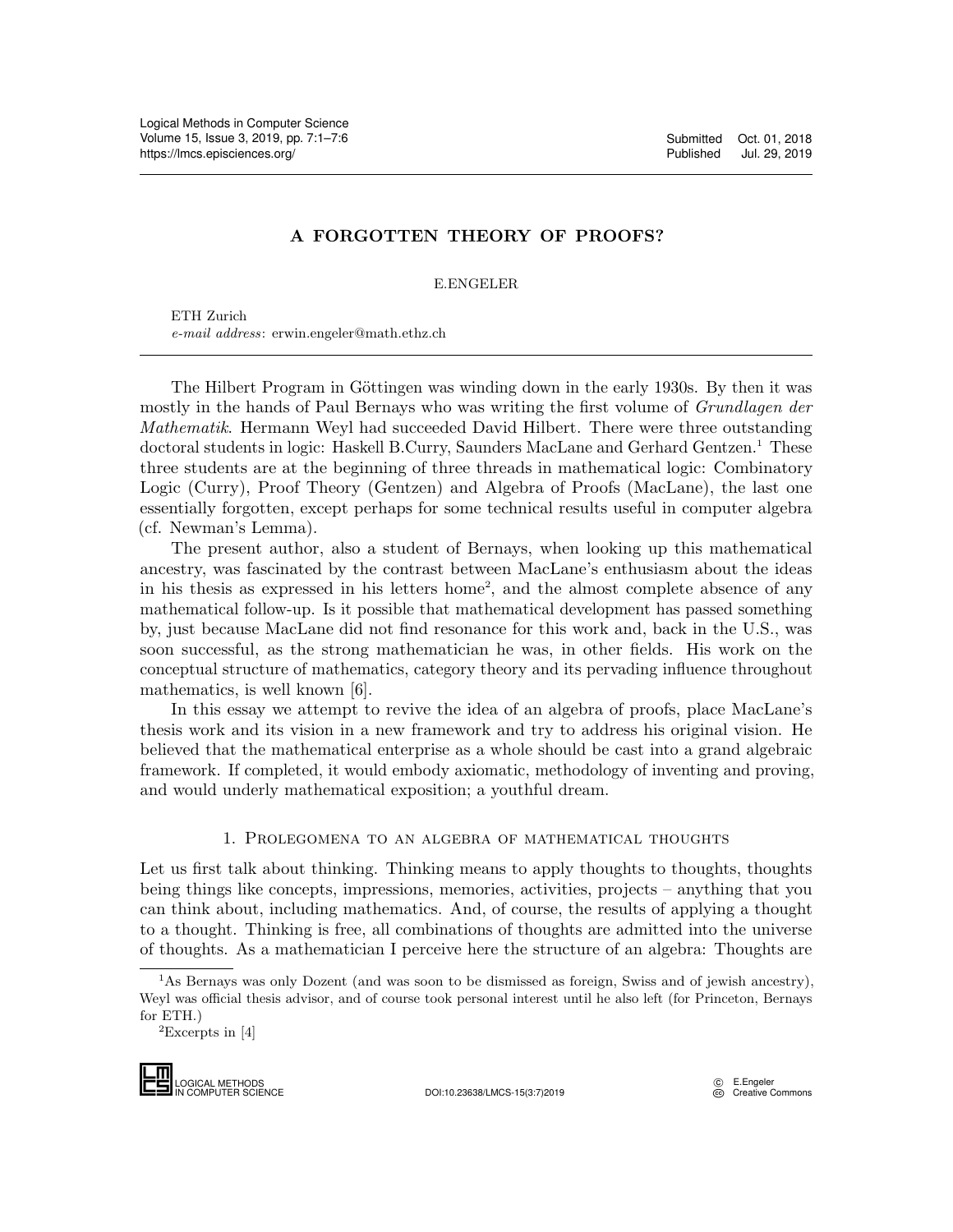The E. ENGELER CO. 15:3

the elements of the algebra and applying a thought  $X$  to a thought  $Y$  is a binary operation which results in the element  $X \cdot Y$ , again a thought.

Mathematical thoughts are about sets of *definitions, problems, theorems, proofs and* proof-strategies. In the present context, to do mathematics means to make a selection of such sets, states of knowledge and proof procedures as it were, and apply these sets to each other. To mathematize this idea, we need to represent states of mathematical knowledge and the pursuit of its development in a form that permits an application operation between them. Let us first experiment with formalized mathematics and its states of knowledge.

Mathematical logic aims to represent mathematics by a system based on a formal language. Formal mathematical thoughts thereby consist of sets of statements (axioms, theorems) and proof-trees. Take propositional logic. Let  $A$  be the set of propositional formulas  $a, b, c, \ldots$  composed from some atomic propositions by some connectives such as ∧, ∨, ⊃, ¬. A formal proof has the form of a tree such as

$$
\begin{array}{c|cc}\n\texttt{a} & \texttt{b} \\
\hline\n\texttt{c} & \texttt{d} & \texttt{e} & \texttt{f} \\
\hline\n\texttt{g} & \texttt{h} & \\
\hline\n\texttt{k}\n\end{array}
$$

In an obvious notation, this tree would be rendered as

$$
\{\{\{a, b\} \to c, d\} \to g, \{e, f\} \to h\} \to k.
$$

Such a proof can be parsed differently in order to reflect the conceptual structure of the proof – which in fact originally may have progressed through the development or employment of various auxiliary theorems and general lemmas. For example,  $q$  may be a lemma and the proof of k starts with this lemma and  $e$  and  $f$ :

$$
\{\{\{a,b\} \to c, d\} \to g\} \to (\{\{e,f\} \to h\} \to k).
$$

Another parsing would be:

$$
\{\{\{a,b\}\to c\}\to (\{d\}\to g)\}\to (\{\{e,f\}\to h\}\to k).
$$

All of these denote the same tree but give different narratives/ interpretations of the formal proof. They are what will be called proof-expressions and denoted by lower-case letters such as  $x, y, z$  from the latter part of the alphabet. The set P of proof-expressions is built up recursively from A:

$$
P_0 = A
$$
  
\n
$$
P_{n+1} = P_n \cup \{ \alpha \to x : x \in P_n, \alpha \subseteq P_n \text{ finite} \}
$$
  
\n
$$
P = \bigcup_n P_n.
$$

Of course, these "proof-expressions" represent formal proofs only in the case that the arrows correspond to legal steps in a formal proof (here of propositional logic); of this later. The result of the proof denoted by a proof expression x is x itself if it is a propositional formula, an element of A; otherwise, if x is composite it is the root of the tree denoted by x. We let  $x^{\vdash}$  denote this root, it is a propositional formula.

Sets of proof-expressions are denoted by capital letters  $X, Y, \ldots$  or by special symbols introduced as cases arise. Such sets represent "mathematical thoughts" in the sense of the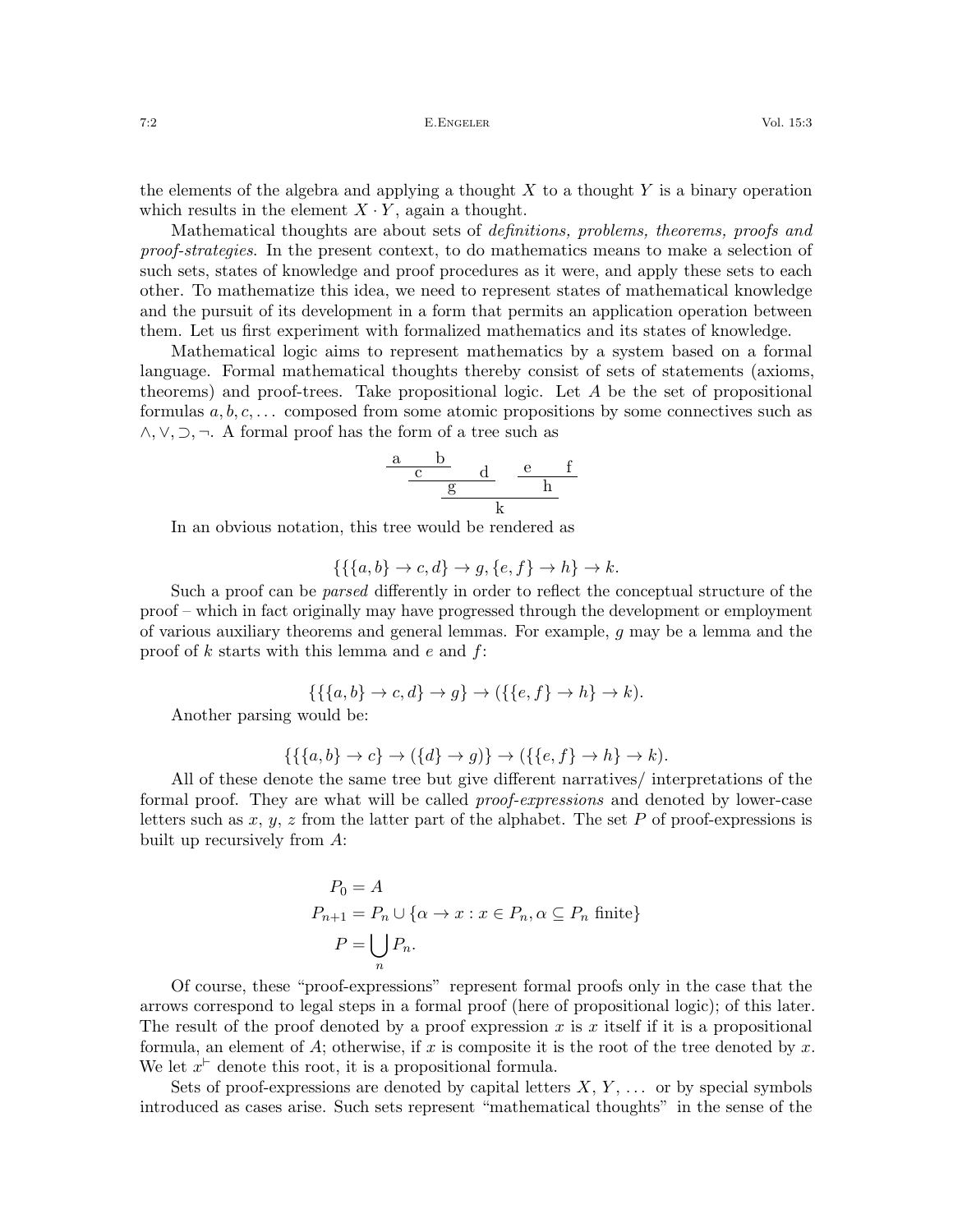introduction to this section, here restricted to the realm of formal propositions.– To complete the picture there, it remains to specify the operation of application,  $X \cdot Y$  as follows:

$$
X \cdot Y = \{ x : \exists \alpha \subseteq Y, \alpha \to x \in X \}.
$$

This definition is best understood if X is considered as a sort of graph of a (partial and many-valued) function, each of its elements  $\alpha \to x$  associating an argument(-set)  $\alpha$  to a value x. By this operation the set of subsets of  $P$ , i.e. the set of mathematical thoughts, becomes an algebraic structure, the algebra  $P$  of propositional thoughts.

*Modus Ponens* is the thought which applied to the set of formulas  $\{a \supset b, a\}$  produces b. Correspondingly,  $[modus ponens]$  as an element of the algebra  $P$  contains at least the one element  $\{a \supset b, a\} \rightarrow b$ ; we posit that it consists of all elements of that form. Thus, if X is a set of propositional formulas,  $\lceil \text{modusponents} \rceil \cdot X$  is the set of all propositional formulas provable from the set of propositional statements in  $X$  in one step. Compare this with the usual notation

$$
\frac{a\supset b\quad b}{b} [modus ponens],
$$

specifying the proof-rule on the right.

More to the point, Modus Ponens can also function as a *proof-constructor*. The corresponding element of  $\mathcal P$  is

$$
[MP] = \{ \{x, y\} \to (\{x, y\} \to b) : \exists a \exists b \in A \text{ such that } x^{\vdash} = a \supset b, \quad y^{\vdash} = b \}.
$$

 $[MP] \cdot X$  combines proofs of formulas  $a \supset b$  and a to a proof of b. An iteration starting with  $X_0 = X$  using [MP] produces the propositional theory T of X restricted to the one proof-rule:  $X_{i+1} = X_i \cup [MP]X_i$ ,

And so on, to develop propositional logic as an algebraic proof-theory of  $P$ , a tentative partial realization of MacLane's Logikkalkul.

Instead, we take another elementary example, finitely presented groups:

Let A be the set of terms  $u, v, \ldots$  built up from variables and a finite set of constants ("generators") denoting some elements of a group  $G$  by the operations of multiplication, inverse and the unit element. Finite sets of constant terms, called relations, constitute a group-presentation. Based on A we construct a *calculus of reductions*  $\mathcal R$  starting from a set of reduction-expressions  $x, y, \ldots$  analogously to P above, (most of which of course would not denote valid reductions). Valid reductions are based on group laws such as associativity and on the relations given by the presentation:

The associative law, when applied to a reduction-expression  $x$ , replaces a sub-term of the final term  $x^{\dagger}$ , assuming it has the form  $u(vw)$ , by  $(uv)w$ , or  $(uv)w$  by  $u(vw)$ . Let [ASS] denote this element of R, hence [ASS] is the set of all  $\{x\} \to t$ , where t results from  $x^{\vdash}$  by substituting some sub-term  $u(vw)$  or  $(uv)w$  of  $x^{\vdash}$  by 1. Similarly for inverse law: [INV] replaces sub-terms  $uu^{-1}$  or  $u^{-1}u$  of  $x^{\vdash}$  by 1. The identity law is realized as an operation [ID] on reductions, using replacements of  $u_1$  or  $1u$  by  $u$ .

Relations  $r_1, \ldots r_n$  of the presentation give rise to reduction laws and therefore to reduction-constructors  $[r_i]$ . For example, if  $r_1 = g_1 g_2^{-1} g_1$  with generators  $g_1, g_2$ , then  $[r_1]$  is the set of all  $\{x\} \to t$ , where t results from  $x^{\vdash}$  by substituting some sub-term  $g_1 g_2^{-1} g_1$  by 1.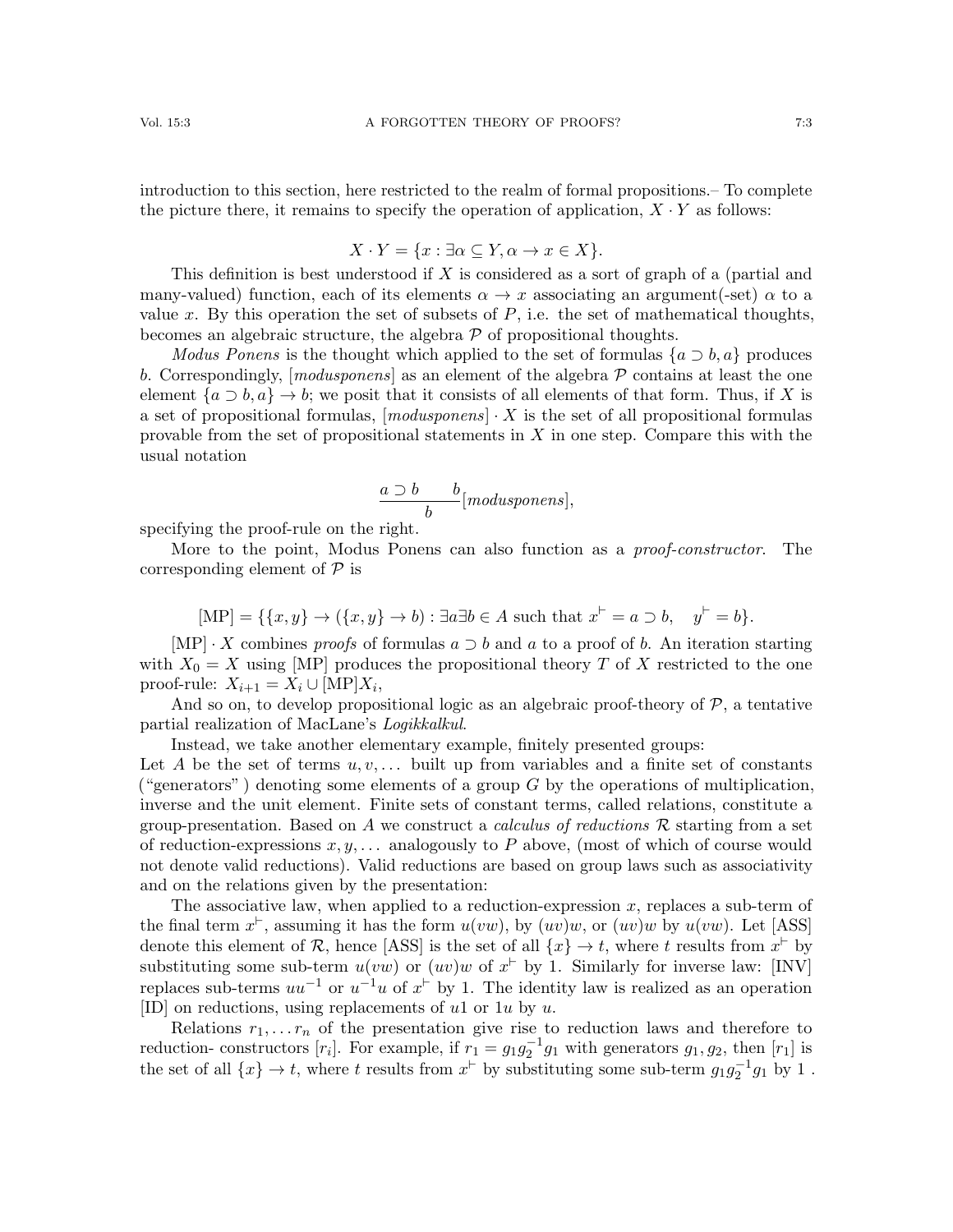7:4 E.Engeler Vol. 15:3

Example: To construct a reduction (by "normalization") of the term  $(st^{-1})t$  we start with the set  $X$ , consisting of this term, and use the three operators in succession, resulting in a linear reduction-tree x with  $x^{\vdash}$  equal to 1:

# $[ID] \cdot ([INV] \cdot ([ASS] \cdot \{(st^{-1})t\}))^{\vdash} = 1.$

Taking the closure of  $[ASS] \cup [INV] \cup [ID] \cup [r_1] \cdots \cup [r_n]$  under iteration as above, we obtain an object [ALG] of  $\mathcal R$  which, applied to X gives its normalization,  $[ALG] \cdot X$  in this finitely generated group.

## 2. MacLane's Thesis and its Vision, Revisited

The above example is from MacLane's thesis "Abgekürzte Beweise im Logikkalkul".<sup>[3](#page-3-0)</sup> It is "abgekürzt", shortened – but more importantly it is a proof-template, a formal object in a proof-manipulating system for elementary group theory, a "Reduktionsbeweis" . In the original, it reads:[4](#page-3-1)

Anfang Th, Sub (4), Sub (2), Ende (3).

The Logikkalkul of MacLane takes its examples from the formal logic of Principia Mathematica [\[9\]](#page-5-3).

The main technical development in the thesis shows how MacLane convinces himself that his approach to proof theory suffices to treat all of mathematical logic, whose main corpus at that time was *Principia*.<sup>[5](#page-3-2)</sup>

The basic insight is that proofs are built up from individual proof operations by composition. Correspondingly, short descriptions of logic-proofs use operators corresponding to the familiar introduction/elimination of logical connectives.

By introducing names for proofs of auxiliary theorems MacLane enriches the totality of proof-operators by names for proof-plans. It is clear that he develops the rudiments of a calculus of such expressions for proof-operators.

Admittedly, MacLane's algebraisation of deduction processes at first sight does not look very impressive. Today; but to actually complete the project, there were tedious and occasionally delicate technical details of substitution, replacement etc. to be handled. In fact, what MacLane did was at the start of a mathematics of symbol manipulations systems which later became computer algebra and computational logic, (cf. normal forms, confluence, etc.). Later in life, MacLane was aware of this [\[5\]](#page-5-4).

But in 1932 MacLane's aim was broader, it was to study all formal and informal proof activities as a mathematical subject. "... great ideas and magnificent generalizations, ...suggest all sorts of vague possibilities of applications to other fields..." [6](#page-3-3) . He submitted these ideas in a first draft of his thesis to Weyl who apparently found it too ambitious a project. Upon the wise counsel of Bernays he then confined himself to "the kind of ideas [of] the professors here "<sup>[7](#page-3-4)</sup>, namely the formal manipulation and specifically the simplification of proofs. This is in fact the recently unearthed 24th problem that Hilbert had prepared for the famous 1900 list [\[8\]](#page-5-5)! Some of the original targets remain as remarks in the thesis, in

<span id="page-3-1"></span><span id="page-3-0"></span><sup>&</sup>lt;sup>3</sup>Göttingen, Huber & Co.1934. Reprinted in Kaplansky [\[3\]](#page-5-6), p.1 - 62.

<sup>&</sup>lt;sup>4</sup>In the order of applications, reversed from the operational notation above; "Th" denotes the equation to be derived, "Sub (4)" denotes the application of associativity [ASS], etc.

<span id="page-3-2"></span> $5As$  it was for Gödel three years before, (he strangely is not mentioned in the thesis).

<span id="page-3-3"></span><sup>&</sup>lt;sup>6</sup>Quote in [\[4\]](#page-5-2), p.59

<span id="page-3-4"></span> $7$ Ibid.p.60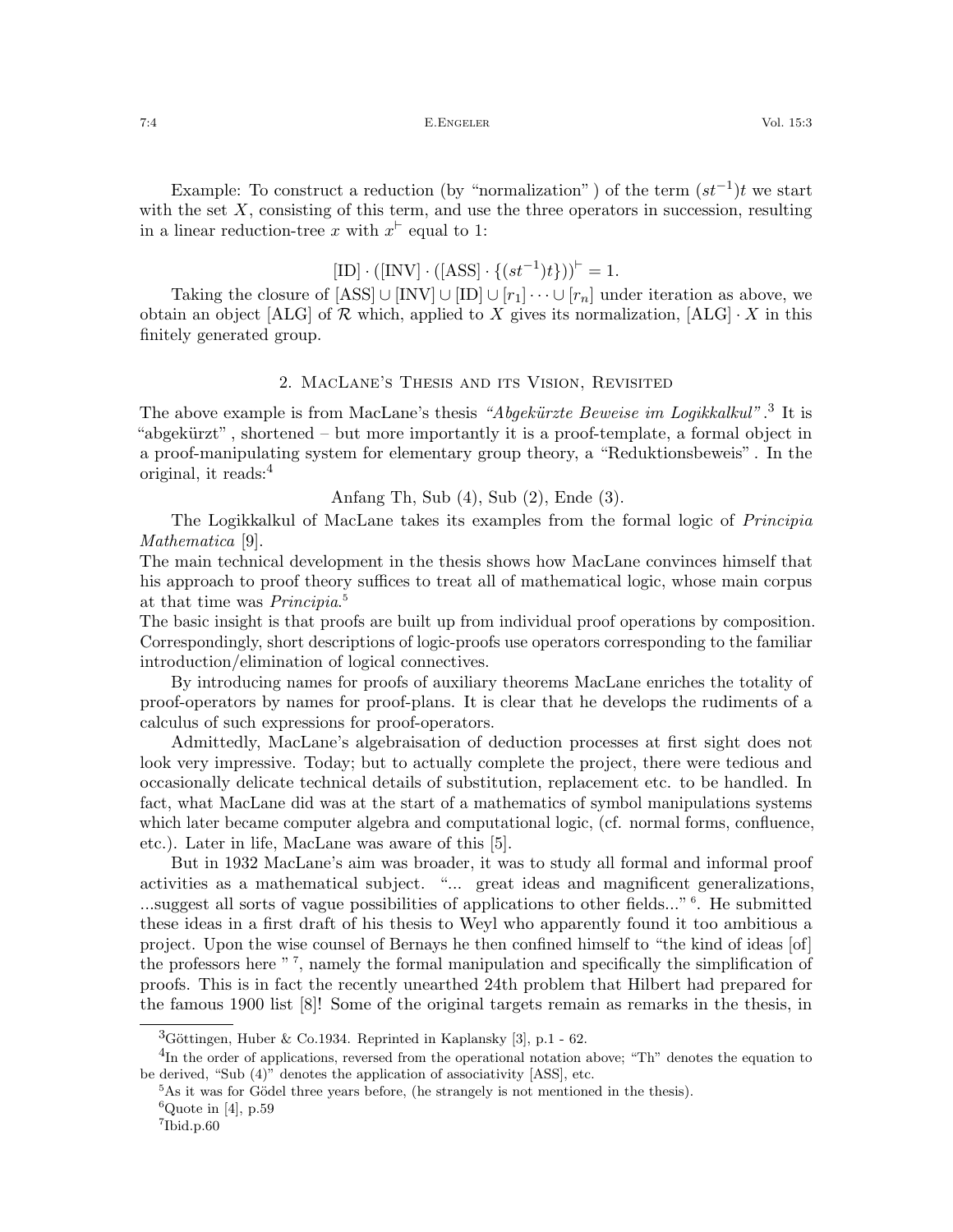particular a formal analysis of the beautiful lectures of Weyl with its transparent non-formal proofs, a book by E.H.Moore, and intuitionism.

But now I'm puzzled.

2.1. Puzzle: Relation to Curry. As shown above, proofs, including proof plans, can be viewed as algebraic objects with an operation of composition. These form an algebraic structure which is in fact a *combinatory algebra*, a model of Curry's combinatory logic. Moreover, the formation of arbitrary proofs by combination of proofs conform to the basic axiom scheme of combinatory logic. Curry was a "Kommilitone" ( roughly: a fellow-student) of MacLane, whom he remembered in his autobiography as "a good friend of mine from Göttingen". He is not mentioned in the thesis. Had MacLane presented his "Logikkalkul" in the form proposed above, he would have found a model, and therefore a consistency proof, of combinatory logic just by looking at the structure  $P$ , the elementary algebraic proof system of section 1. Whether he would have constructed the combinators  $S$  and K as explicit objects in  $\mathcal P$  is questionable. This had to wait almost fifty years to this authors construction [\[2\]](#page-5-7), which bases the Plotkin-Scott model of the Lambda Calculus on arbitrary set (useful for applications to non-numeric modeling interactive systems, logic programming, and more recently to neuroscience.)  $\boldsymbol{K}$  and  $\boldsymbol{S}$  are examples of a general algorithm that compiles expressions  $\phi(X_1, \ldots, X_n)$  to yield an explicit "combinator" [phi] with  $((...([phi] \cdot X_1) \cdot X_2) \cdot \cdot \cdot X_n) = \phi(X_1, \ldots X_n).$ 

Applied to  $\phi(X, Y) = X$ , respectively  $\phi(X, Y, Z) = (XY)(XZ)$  this compilation yields

$$
\mathbf{K} = \{ \{y\} \to (\emptyset \to y) : y \in P \},\
$$

and

$$
S = \{ \{\tau \to (\{r_1, \ldots, r_n\} \to s) \} \to (\{\sigma_1 \to r_1, \ldots, \sigma_n \to r_n\} \to (\sigma \to s)) : n \geq 0, r_1, \ldots r_n \in P, \tau \cup_i \sigma_i = \sigma \subseteq P, \sigma \text{ finite} \}.
$$

2.2. Puzzle: Relation to Gentzen. Gerhard Gentzen was more than just MacLane's contemporary at Göttingen; indeed he translated MacLane's thesis from his English into the required German, at least in part.<sup>[8](#page-4-0)</sup> And he worked on his own famous thesis at just this time, in which he does also treat of normalisation and operations on proofs. What did MacLane know or foresee and communicate on all this with Gentzen, (who is not mentioned in the thesis)?

In fact Gentzen was the one person who could have furthered MacLane's original program; if he only would have made the connection to Church's Lamba Calculus, published at the period, and cast his work in that framework. This was finally accomplished by Barendregt and Ghilezan [\[1\]](#page-5-8) receiving the predicate "Theoretical Pearl" .

There may be a personal resolution of this puzzle: MacLane, in the last months of his stay in Germany was freshly married and looked toward home eagerly, and with some relief from his exposure to the frightening rise of Nazism and its disruptive incursion into academia.

The present reconsideration of his youthful dream may perhaps revive some of its parts in view of the generality of our notion of "mathematical thoughts" and of their compositional structure and its algebra.

<span id="page-4-0"></span><sup>8</sup>Letter of MacLane to Menzler [\[7\]](#page-5-9).